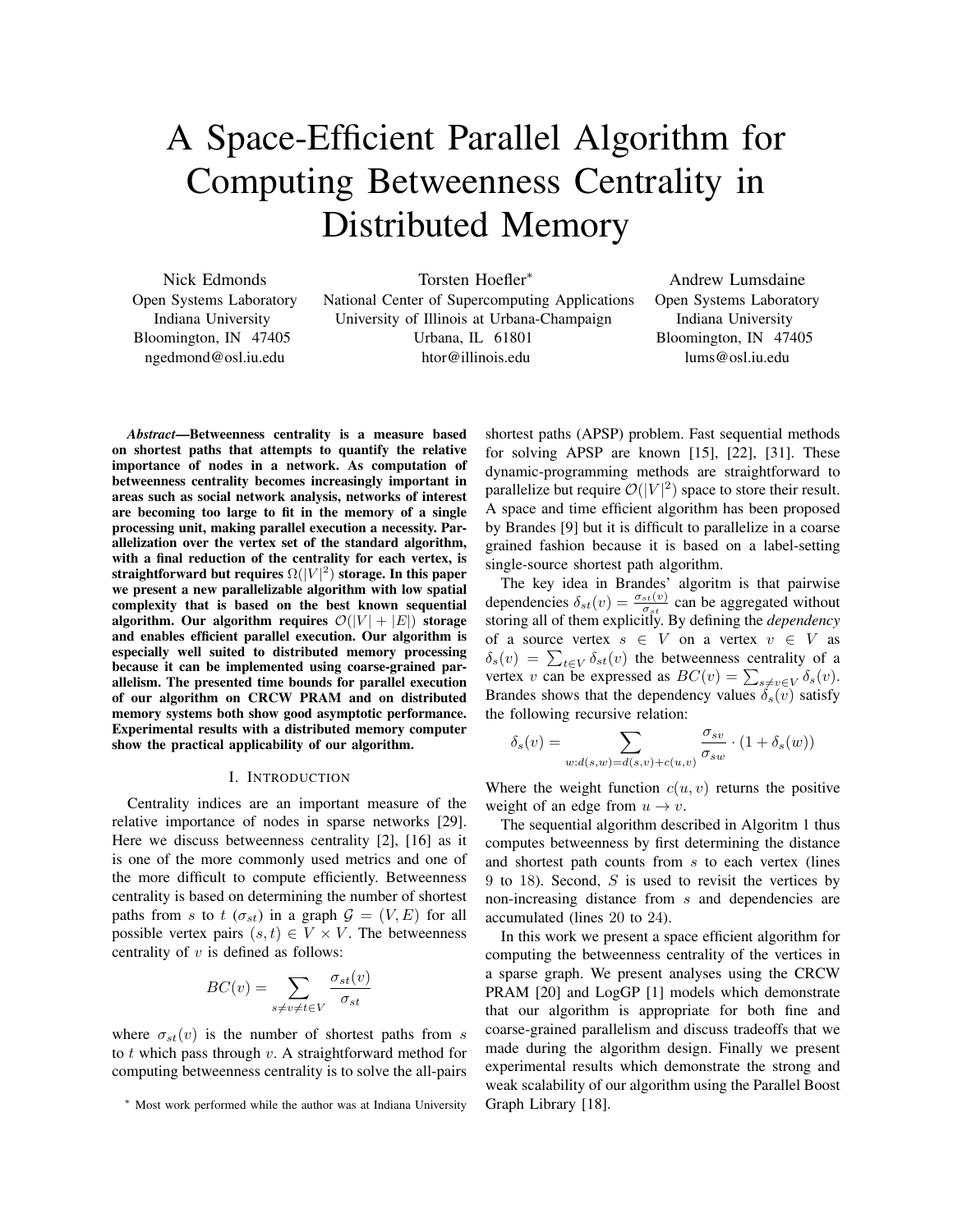Algorithm 1: Sequential algorithm for computing betweenness centrality in a weighted graph using Brandes' technique for aggregating dependencies

**Input**: Graph  $\mathcal{G}$ , a weight function  $c(u, v)$  returning the weight of an edge from  $u \rightarrow v$ 

**Output:**  $\forall v \in V$ :  $C_B[v]$  the betweenness centrality  $1 \ \forall v \in V$ :  $C_B(v) = 0$ ;

2 foreach  $s \in V$  do

 $3 \mid S \leftarrow \text{empty stack};$ 

4  $\forall w \in V : P[w] \leftarrow \text{empty list};$ 

 $\sigma[t] \leftarrow 0; \sigma[s] \leftarrow 1;$ 

6  $\forall t \in V : dist[t] \leftarrow \infty; dist[s] \leftarrow 0;$ 

 $7 \mid PQ \leftarrow \text{empty priority queue which returns}$ elements in non-decreasing order by *dist*; 8 enqueue  $s \to PQ$ ; 9 while  $PQ$  not empty do 10 dequeue  $v \leftarrow PQ$ ; 11 | push  $v \to S$ ; 12 **foreach** neighbor w of v **do** 13 if  $dist[v] + c(v, w) < dist[w]$  then 14 dist[w] = dist[v] + c(v, w); 15 | | | enqueue  $w \rightarrow PQ$ ; 16 **if** dist[w] = dist[v] +  $c(v, w)$  then 17  $|\qquad| \qquad \sigma[w] \leftarrow \sigma[w] + \sigma[v];$ 18 | | | | append  $v \to P[w]$ ; 19  $\forall w \in V: \delta[v] \leftarrow 0;$  $20$  while S not empty do 21 | pop  $w \leftarrow S$ ; 22 | foreach  $v \in P[w]$  do 23  $\begin{vmatrix} \ \end{vmatrix} \ \end{vmatrix} \ \ \delta[v] \leftarrow \delta[v] + \frac{\sigma[v]}{\sigma[w]} \cdot (1 + \delta[w]);$ 

24 **if**  $w \neq s$  then  $C_B[w] \leftarrow C_B[w] + \delta[w];$ 

# *A. Previous Work*

Our algorithm makes use of a parallelizable labelcorrecting single-source shortest path (SSSP) algorithm such as [12], [27]. A variety of performance results for parallel solutions to the single-source shortest paths problem have been presented [14], [24]. Parallel solutions to the all-pairs shortest paths problem have also been presented [21], [23].

A parallel algorithm for betweenness centrality has been presented in [4], however the algorithm uses a label-setting algorithm to solve the SSSP problem and leverages fine-grained parallelism by relaxing edges incident to each vertex in parallel. This approach exposes some parallelism for symmetric multiprocessors but is unsuitable for distributed memory systems due to the high overhead of distributing the available work, and the relatively small amount of work available at any given



Fig. 1: Single graph replicated across three processes.

time. The algorithm presented also leverages coarse grained parallelism by solving the SSSP problem from multiple sources in parallel. This approach requires storing the solution to the SSSP problem for each source and is thus contrary to our goal of a space efficient algorithm. While greater speedup per processing unit may be attained by leveraging fine-grained parallelism on SMPs, our distributed memory implementation is capable of scaling beyond the size of the available memory on a single SMP. Moreover, each node in a distributed memory cluster is not constrained to a single thread of execution. This presents the possibility of leveraging fine-grained parallelism at the node level and coarse-grained parallelism to enable scaling as well as providing additional computational resources.

Subsequent work observes that successor sets yield better locality than predecessor sets for unweighted betweenness centrality [25], but this work still leverages only fine-grained parallelism and uses breadth-first search to compute unweighted betweenness centrality rather than SSSP to compute weighted betweenness centrality.

The time-optimal coarse-grained method of solving each SSSP in parallel has been presented [32] but as previously stated, is space inefficient. This algorithm requires the graph to be replicated as in Figure 1. We have previously implemented this algorithm but it proved incapable of dealing with large scale graphs which cannot be stored in the memory of a single processing unit. Given the large networks which need to be analyzed such as web graphs or global social networks, a scalable algorithm able to operate on a distributed representation of the network is essential. Our algorithm operates on graphs distributed by vertex with edges stored with their sources, as shown in Figure 2.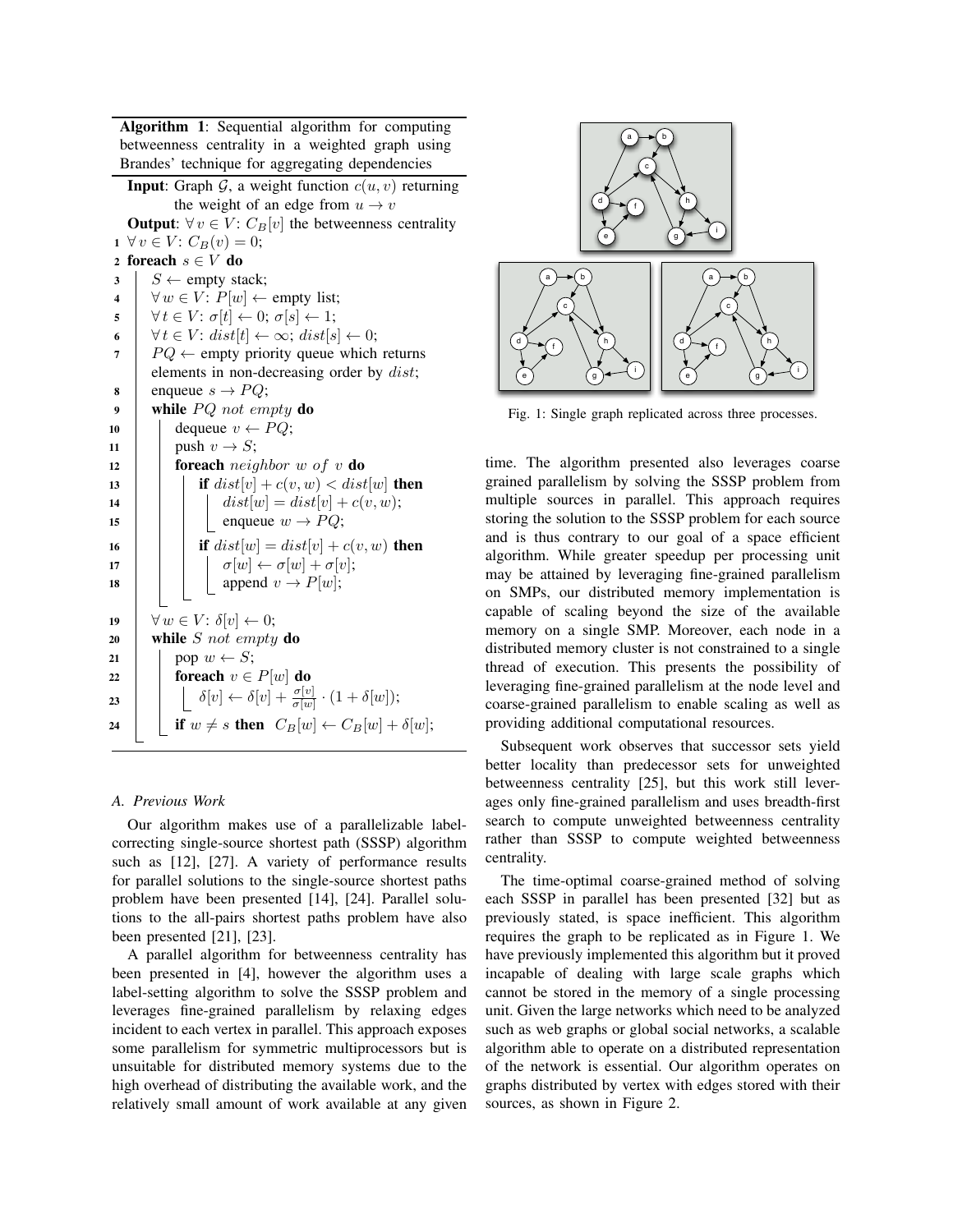

Fig. 2: Single graph distributed across three processes.

# *B. Notation*

Here we introduce the notation we will use in the remainder of the paper. The input graph is defined by  $\mathcal{G} = (V, E)$ , the number of vertices in  $\mathcal{G}$  is  $|V| = n$  and the number of edges is  $|E| = m$ , d denotes the average vertex degree.  $U(X, Y)$  denotes a uniform distribution on the interval  $(X, Y]$ .  $\sigma_s[v]$  denotes the number of shortest paths which pass through a vertex  $v$  for a given source s, while  $d(s, t)$  denotes the minimal distance between s and t, i.e., the length of a shortest path from  $s \to t$ .

We describe our algorithm in detail in the next section. In Section III, we analyze the time and space complexity of the algorithm on random Erdős-Rényi graphs with random edge weights. Erdős-Rényi graphs were chosen for these analyses due to the rich theoretical foundations available on which to build. Performance and simulation results of our algorithm on both Erdős-Rényi and scalefree graphs are presented in Section IV.

# II. REVISED BETWEENNESS CENTRALITY ALGORITHM

Our proposed algorithm consists of three phases. The first phase is, similarly to Brandes' betweenness centrality algorithm, the computation of all shortest path counts and the subgraph  $\mathcal{G}'_s = (V, E')$  of  $\mathcal G$  representing all shortest paths in  $G$  from  $s$ . Informally, an edge  $(u, v) \in E$  is also an edge in  $\mathcal{G}'_s$  iff there exists a shortest path from  $s$  to  $v$  that contains  $(u, v)$ . In Brandes' original algorithm [9], the subgraph  $\mathcal{G}'_s$  was represented by the set of predecessors  $\mathcal{P}_s(v) = \{u \in V : (u, v) \in$  $E, d(s, v) = d(s, u) + c(u, v)$  of a vertex v. The shortest-path count  $\sigma_s[v]$  of a vertex v is updated when a vertex is finished (all shortest paths from  $s \rightarrow v$ have been determined). The combinatorial shortest path counting (Line 23 in Algorithm 1 and Lemma 3 in [9]) is only correct for label-setting SSSP algorithms, such as Dijkstra's algorithm [13] in weighted graphs or breadth first search (BFS) in unweighted graphs. However, labelsetting algorithms often offer very low parallelism due to the requirement that only the vertices with equal minimal



Fig. 3: An example shortest path DAG  $(G')$ . Dotted edges represent edges in  $G$  but not in  $G'$ .

distance to the start vertex can be relaxed in parallel. Label-correcting algorithms, such as Bellman-Ford [5] and ∆-stepping [27] offer more parallelism and linear average runtime on random graphs. For a discussion of label-setting versus label-correcting algorithms, refer to [26]. Thus, it is often useful to employ label-correcting algorithms in parallel environments.

In our method, outlined in Algorithm 2, we relax the label-setting requirement of Brandes' algorithm in order to enable the use of different label-correcting algorithms that can be implemented on parallel computers. We do this by storing not only the predecessor set  $P_s(v)$  for each vertex, but also the successor set  $S_s(v) = \{u \in$  $V: (v, u) \in E, d(s, v) = d(s, u) + c(u, v)$ . This set can be used to traverse  $G'_{s}$  in non-decreasing distance from s after all shortest paths have been found. This allows us to accumulate the number of shortest paths,  $\sigma_s$ , accordingly. An example shortest path DAG  $\mathcal{G}'$  (and thus  $P_s$  and  $S_s$ ) is shown in Figure 3. For example,  $P_s(g) = \{h, i\}$  and  $S_s(i) = \{g\}$  in the depicted graph.

We note that the successor set  $S<sub>s</sub>$  can be derived from the predecessor set  $P_s$ , and vice versa, by transposing the graph represented by the set (see Step 2 in Algorithm 2). Thus, a shortest path algorithm only needs to return one of the sets; however, under some circumstances, it might be beneficial to generate both sets at the same time (which would effectively merge Steps 1 and 2 in Algorithm 2).

We chose  $\Delta$ -stepping to compute shortest paths (Step 1 in Algorithm 2) because it is work efficient and readily lends itself to being implemented in distributed memory. ∆-stepping replaces the priority queue in Dijkstra's algorithm with an array  $B$  of *buckets* such that  $B[i]$ stores  $\{v \in V : tent[v] \in [i\Delta, (i+1)\Delta]\}$  where  $tent[v]$ is the tentative distance from s to v.  $\Delta$ -stepping for weighted graphs is outlined in Algorithm 3 and 4 while the algorithm degenerates to breadth first search in the unweighted case.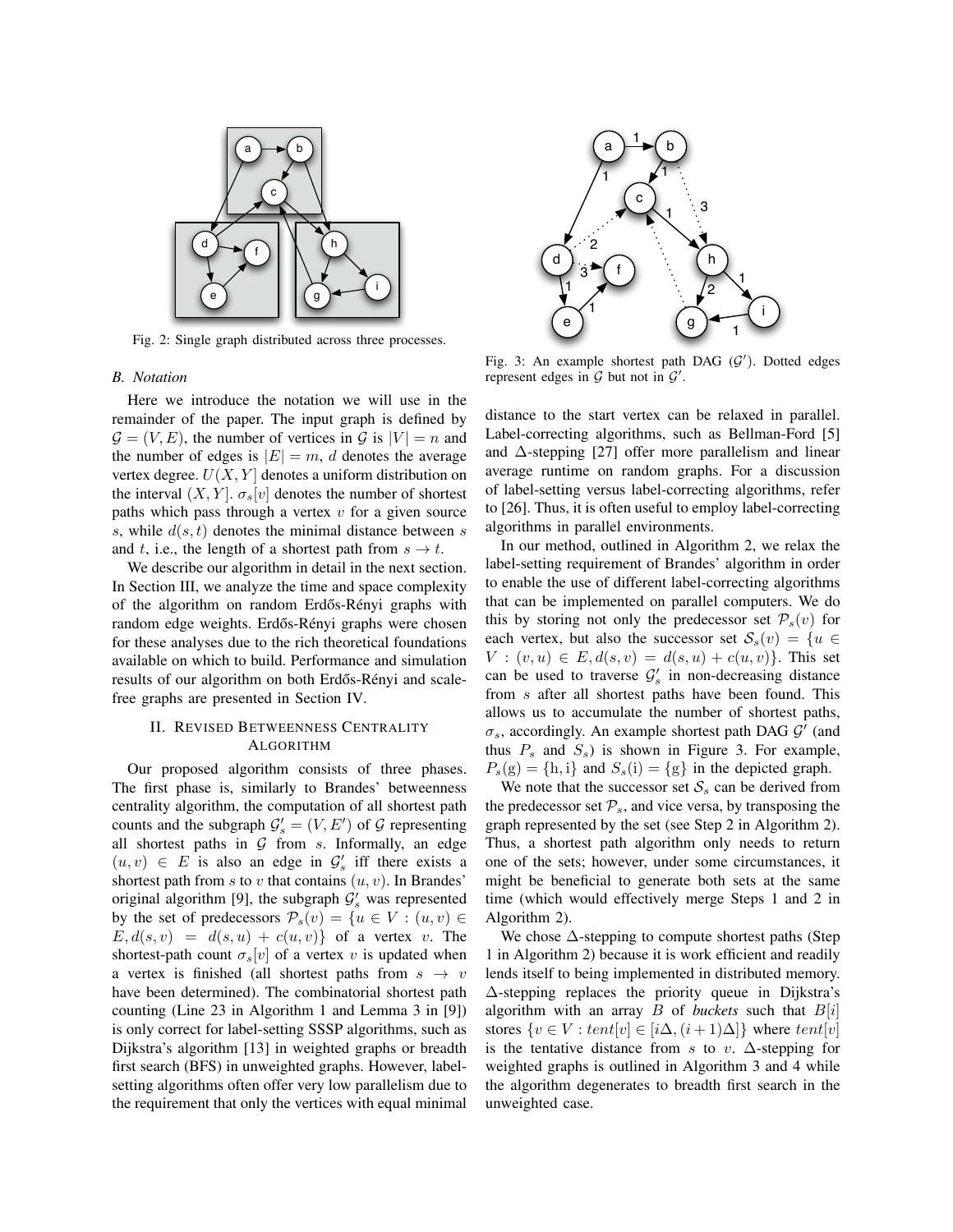| <b>Algorithm 2:</b> Distributed Betweenness Centrality |                                                            |  |  |  |  |
|--------------------------------------------------------|------------------------------------------------------------|--|--|--|--|
|                                                        | <b>Input:</b> Graph $\mathcal G$                           |  |  |  |  |
|                                                        | $1 \ \forall v \in V: C_B(v) = 0;$                         |  |  |  |  |
|                                                        | 2 foreach $s \in V$ do                                     |  |  |  |  |
|                                                        | // Step 1: Compute shortest path                           |  |  |  |  |
|                                                        | predecessors                                               |  |  |  |  |
| 3                                                      | $\mathcal{P}_s = shortestpaths(\mathcal{G}, s);$           |  |  |  |  |
|                                                        | // Step 2: Compute shortest path                           |  |  |  |  |
|                                                        | successors from predecessors                               |  |  |  |  |
| $\overline{\mathbf{4}}$                                | $S_s = transpose(\mathcal{P}_s);$                          |  |  |  |  |
|                                                        | // Step 3: Compute path counts in                          |  |  |  |  |
|                                                        | DAG of shortest paths                                      |  |  |  |  |
| 5                                                      | $(\sigma_s, Q) = pathcounts(S_s, s);$                      |  |  |  |  |
|                                                        | // Step 4: Update betweenness                              |  |  |  |  |
|                                                        | centrality                                                 |  |  |  |  |
| 6                                                      | $C_B = updatecentrality(\mathcal{P}_s, Q, \sigma_s, C_B);$ |  |  |  |  |

If a label-correcting algorithm provides some information about when the distance to a node is settled then path counts can be computed incrementally during the course of the shortest paths algorithm and  $S<sub>s</sub>$  is unnecessary (merging Step 1, 2 and 3 in Algorithm 2).

|                                                |  | <b>Algorithm 3:</b> shortestpaths( $G, s$ ) – find shortest |  |  |
|------------------------------------------------|--|-------------------------------------------------------------|--|--|
| paths predecessor map $-\Delta$ -stepping [27] |  |                                                             |  |  |

**Input:** Weighted graph  $\mathcal{G} = (V, E)$ , vertex s **Output:**  $\forall v \in V$ : predecessors  $\mathcal{P}_s = \{p_i\}$  on all i shortest paths  $(s, \ldots, p_i, v)$  $1 \ \forall v \in V : tent[v] = \infty; \mathcal{P}_s[v] = \emptyset;$ 2  $i = 0$ ;  $B[0] = s$ ;  $tent[s] = 0$ ; <sup>3</sup> while B not empty do 4  $D = \emptyset$ ; 5 while  $B[i] \neq \emptyset$  do 6 | |  $R = \{(v, w) | \forall v \in B[i] \land c(v, w) \leq \Delta\};$ 7  $\mid D = D \cup B[i]; B[i] = \emptyset;$ 8 **foreach**  $(v, w) \in R$  **do** relax $(v, w)$ ; 9  $\mid R = \{(v, w) | \forall v \in D \land c(v, w) > \Delta\};$ 10 **foreach**  $(v, w) \in R$  **do** relax $(v, w)$ ; 11  $i = i + 1;$ 

For  $\Delta$ -stepping, this means that once a bucket  $B[i]$  is emptied (line 11 in Algorithm 3), all vertices removed from  $B[i]$  are settled and it would be possible to determine the path count  $\sigma_s[v], v \in B[i]$ . However, this requires finding the set  $A = \{u \in B[0..i-1]:$  $tent[u] + c(u, v) = tent[v]$  and then traversing  $B[i]$  in non-increasing order of distance from s starting with the vertices in A. Finding A can be done in two ways. A data structure containing all settled vertices that have paths to non-settled vertices can be maintained and traversed

Algorithm 4:  $relax(v, w)$  – relax part of  $\Delta$ -stepping **Input:** Vertices  $v, w \in V$ **Output:** Updated B,  $P_s[w]$ , and tent[w] 1  $dist = tent[v] + c(v, w);$ 2 if  $dist < tent[w]$  then 3 if  $tent[w] < \infty$  then 4  $\left| \begin{array}{c} \end{array} \right|$   $B[$   $\left[ tent[w]/\Delta \right]$   $] = B[$   $\left[ tent[w]/\Delta \right]$   $\setminus \{w\};$  $\mathfrak{s} \quad | \quad B[\lfloor dist/\Delta \rfloor] = B[\lfloor dist/\Delta \rfloor] \cup \{w\};$ 6  $tent[w] = dist;$  $\mathcal{P}_s[w] = \{v\};$ 8 else if  $dist = tent[v]$  then  $\mathcal{P}_s[w] = \mathcal{P}_s[w] \cup \{v\};$ 

after each bucket is settled. Alternately, a topological ordering of  $v \in B[i]$  w.r.t.  $\mathcal{G}'$  can be found and traversed backwards. Because each vertex in the settled set might be visited multiple times, it is more work efficient to postpone the determination of  $\sigma_s$  until all vertices have been settled and perform a single traversal of  $\mathcal{G}'$  from s.

|    | <b>Algorithm 5</b> : $pathcounts(Ss, s)$ – accumulate short-                 |  |  |  |  |  |
|----|------------------------------------------------------------------------------|--|--|--|--|--|
|    | est path counts                                                              |  |  |  |  |  |
|    | <b>Input:</b> Successor set $S_s[v], \forall v \in V$ , starting vertex s    |  |  |  |  |  |
|    | <b>Output:</b> Number of shortest paths $\sigma[v]$ , $\forall v \in V$ , Q, |  |  |  |  |  |
|    | a queue consisting of all vertices with no                                   |  |  |  |  |  |
|    | successors                                                                   |  |  |  |  |  |
|    | 1 $localQ \leftarrow \text{empty queue};$                                    |  |  |  |  |  |
|    | $\sigma[t] = 0, \forall t \in V; \sigma[s] = 1;$                             |  |  |  |  |  |
|    | 3 enqueue $s \rightarrow localQ$ ;                                           |  |  |  |  |  |
| 4  | while $localQ$ not empty do                                                  |  |  |  |  |  |
| 5  | dequeue $v \leftarrow localQ$ ;                                              |  |  |  |  |  |
| 6  | foreach $w \in S[v]$ do                                                      |  |  |  |  |  |
| 7  | $\sigma[w] = \sigma[w] + \sigma[v];$                                         |  |  |  |  |  |
| 8  | enqueue $w \rightarrow localQ$ ;                                             |  |  |  |  |  |
| 9  | <b>if</b> $S_s v $ = empty list <b>then</b>                                  |  |  |  |  |  |
| 10 | enqueue $v \rightarrow Q$ ;                                                  |  |  |  |  |  |
|    |                                                                              |  |  |  |  |  |

We chose to compute the pathcount  $\sigma_s[v]$  from s to all  $v \in V$  after all shortest paths have been found. This is done in Step 3 of Algorithm 2 which is outlined in Algorithm 5 as a level-synchronized breadth first search. Level-synchronized means that no vertex in level  $i+1$  is discovered before every vertex in level  $i$  is discovered. This traversal requires the successor set  $S_s[v], v \in V$ . When G is unweighted  $S<sub>s</sub>$  can easily be computed at the same time as  $P_s$  in the shortest paths calculation. When G is weighted however,  $P_s[v]$  is cleared when a shorter path to v is found. Clearing  $P_s[v]$  requires an update to  $S_s$  of the form  $\forall w \in \mathcal{P}_s[v] : S_s[w] = S_s[w] \setminus v$ . This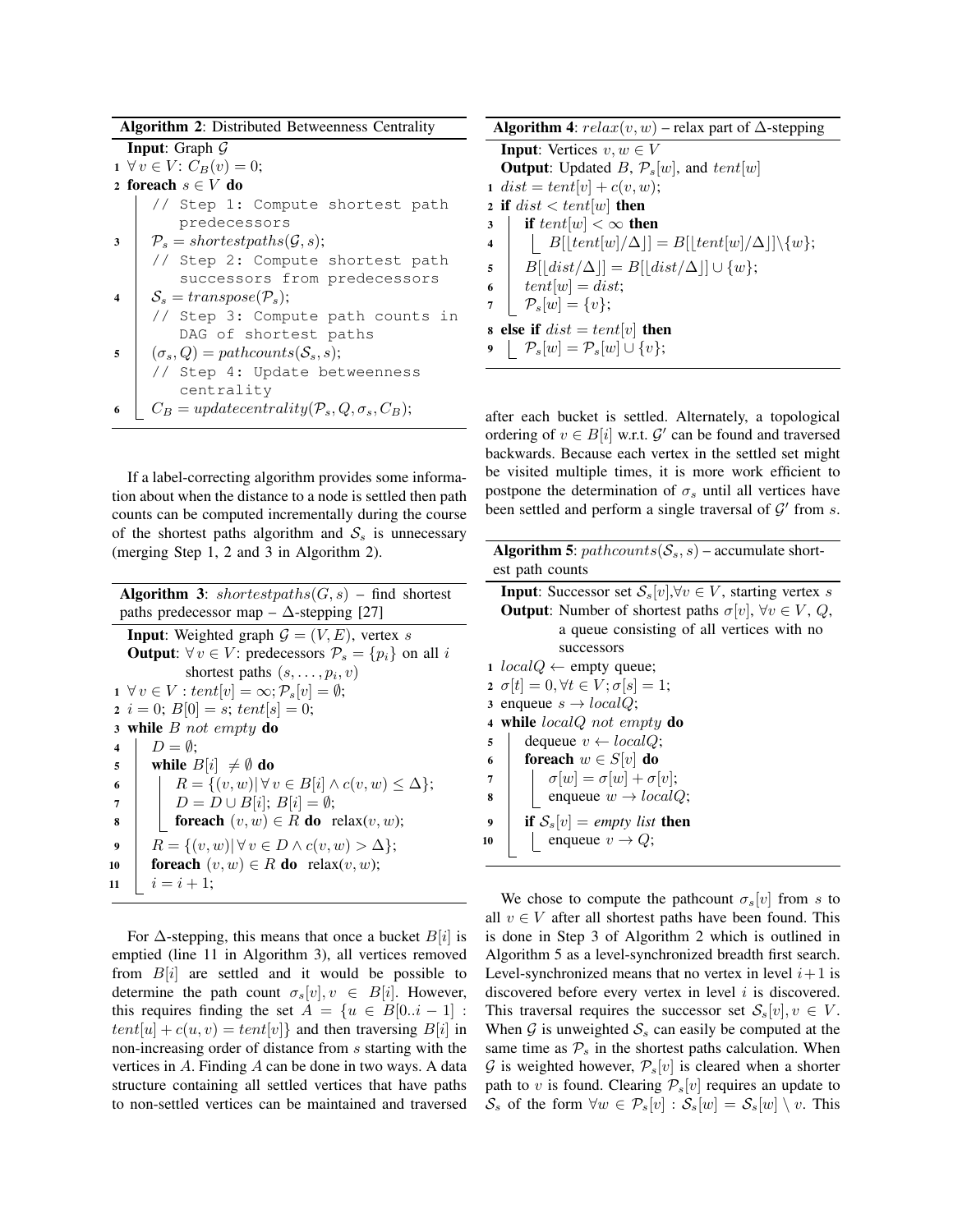operation adds  $\Theta(|P_s[v]|)$  work to each edge relaxation, and might require time-consuming communication in distributed memory. For this reason when  $G$  is weighted, we determine  $P_s$  during the shortest paths calculation and calculate  $S<sub>s</sub>$  from  $P<sub>s</sub>$  after the shortest paths calculation is complete in the optional Step 2 of Algorithm 2.

The fourth and final phase of our algorithm consists of traversing  $\mathcal{G}'$  in order of non-increasing distance from  $s$ and calculating the dependency ( $\delta$ ) and centrality ( $C_B$ ), for all vertices similarly to Brandes' algorithm. This is shown in Algorithm 6.

Algorithm 6: updatecentrality $(\mathcal{P}_s, Q, \sigma, \delta)$  – update betweenness centrality

```
Input: Predecessor set P_s[v], queue Q,
           betweenness centrality C_B[v], shortest path
           counts \sigma[v], \forall v \in V,
   Output: Updated betweenness centrality C_B[v],
             \forall v \in V// Compute dependency and
        centrality, Q returns vertices
        in non-increasing distance from
        s
1 \forall t \in V : updates[t] = \delta[t] = 0;2 while Q not empty do
3 dequeue w \leftarrow Q;
4 foreach v \in \mathcal{P}_s[w] do
\mathfrak{s} | updates[v] = updates[v] + 1;
6 i if \{v| \geq |\mathcal{S}_s[v]| \text{ then}\sigma \left| \quad \right| \quad \left| \quad \delta[v]=\delta[v]+\frac{\sigma[v]}{\sigma[w]}\cdot (1+\delta[w]) ; \right.8 | enqueue v \to Q;
9 if w \neq s then
10 \Big| C_B[w] = C_B[w] + \delta[w];
```
#### III. ANALYSIS

In our analysis, we consider random Erdős-Rényi graphs  $\mathcal{G}(n, p)$  with the edge-probability  $p = d/n$ . We analyze unweighted graphs as well as weighted graphs where the weight function  $c(u, v)$  returns values from a uniform random distribution  $(0, 1]$ , as well as integers in  $(0, C]$ :  $C < \infty$ . The actual number of edges in G is  $m = \Theta(dn)$  whp<sup>1</sup>. Our analysis assumes the most interesting case,  $d = \mathcal{O}(\log n)$  (whp all but the  $c \log n$ smallest edges per node can be ignored without changing the shortest path for some constant  $c$  [17], [19]).

Our main motivation in designing this algorithm was to be more space efficient than all-pairs shortest paths algorithms such as Floyd-Warshall [15], [31] and to be capable of benefiting from both coarse grained and fine grained parallelism with large graphs. It is straightforward to observe that betweenness centrality can be implemented in terms of  $n$  independent SSSP calculations and a reduction operation on the results of those  $n$  SSSPs. The time-optimal method to compute betweenness centrality would thus be to perform  $n$ SSSPs in parallel. This approach requires  $\Omega(n^2)$  space to store any of the several  $\mathcal{O}(n)$  data structures such as the path count or dependency of each vertex. Our algorithm requires  $\mathcal{O}(m + n)$  space in practice and is therefore more appropriate for the analysis of very large graphs on distributed memory machines.

First, we analyze the structure of the shortest paths subgraph  $\mathcal{G}'$ ;  $m'$  denotes the number of edges in  $\mathcal{G}'$ .

# Lemma 1. *The number of equal weight paths in* G*, with*  $c(u, v)$  *returning values from*  $U(0, 1)$ *, is* 0 *whp.*

*Proof:* By the Central Limit Theorem, the path length  $\mathcal{F}$ , a sum of independent samples from the continuous uniform distribution  $U(0, 1)$  approximates a normal distribution for large  $n$ . If we assume that  $U(0, 1] \subset \mathbb{R}^+$ , i.e.,  $U(0, 1]$  is infinitely discretizable, then the probability that a random sample from  $\mathcal F$  is equal to a specific  $b \in U(0, 1]$  is  $\approx 0$ .

In general, given a path of weight  $\delta$ , the probability that there exists another path of weight  $\delta$  approaches 0 as the number of possible edge weights approaches  $\infty$ . Thus there are no equal weight paths in  $G$ , with  $c(u, v)$ returning values from  $U(0, 1]$ , whp.

**Lemma 2.** When  $\mathcal{G}'$  has edges weighted from  $U(0, 1]$ , *then*  $m' \leq n-1$  *whp.* 

*Proof:* In a connected graph any edge set which connects all the vertices contains at least  $n-1$  edges. We conclude with Lemma 1 that there are no equal length paths whp, so that the number of edges  $m'$  can be at most  $n - 1$  if the graph is connected and must be less than  $n - 1$  if the graph is not connected.

**Lemma 3.** The number of edges  $m'$  in  $\mathcal{G}'$ , when  $\mathcal{G}'$  has *integer weighted edges in*  $(0, C]$  :  $C < \infty$ *, is*  $\mathcal{O}(dn)$ *.* 

*Proof:* The number of edges in  $G$  is  $\Theta(dn)$  whp,  $E' \subseteq E$  thus m' must be  $\mathcal{O}(dn)$ .

The term  $m'$  appears in a number of subsequent bounds. Determining a tight bound on  $m'$  when  $c(u, v)$ returns integers in  $(0, C], C < \infty$  remains an open problem [6]. We have shown that when  $c(u, v)$  returns values from  $U(0, 1]$ ,  $m' \leq n - 1$  whp. We conclude that in the most interesting cases of finitely discretizable edge weights and  $d \in \mathcal{O}(\log n)$ , m' is bounded between  $\mathcal{O}(n)$  (Lemma 2) and  $\mathcal{O}(n \log n)$  (Lemma 3).

<sup>&</sup>lt;sup>1</sup>We use the term "whp" throughout the document to say "with high probability", i.e., the probability for some event is at least  $1 - n^{\epsilon}$  for a constant  $\epsilon > 0$ .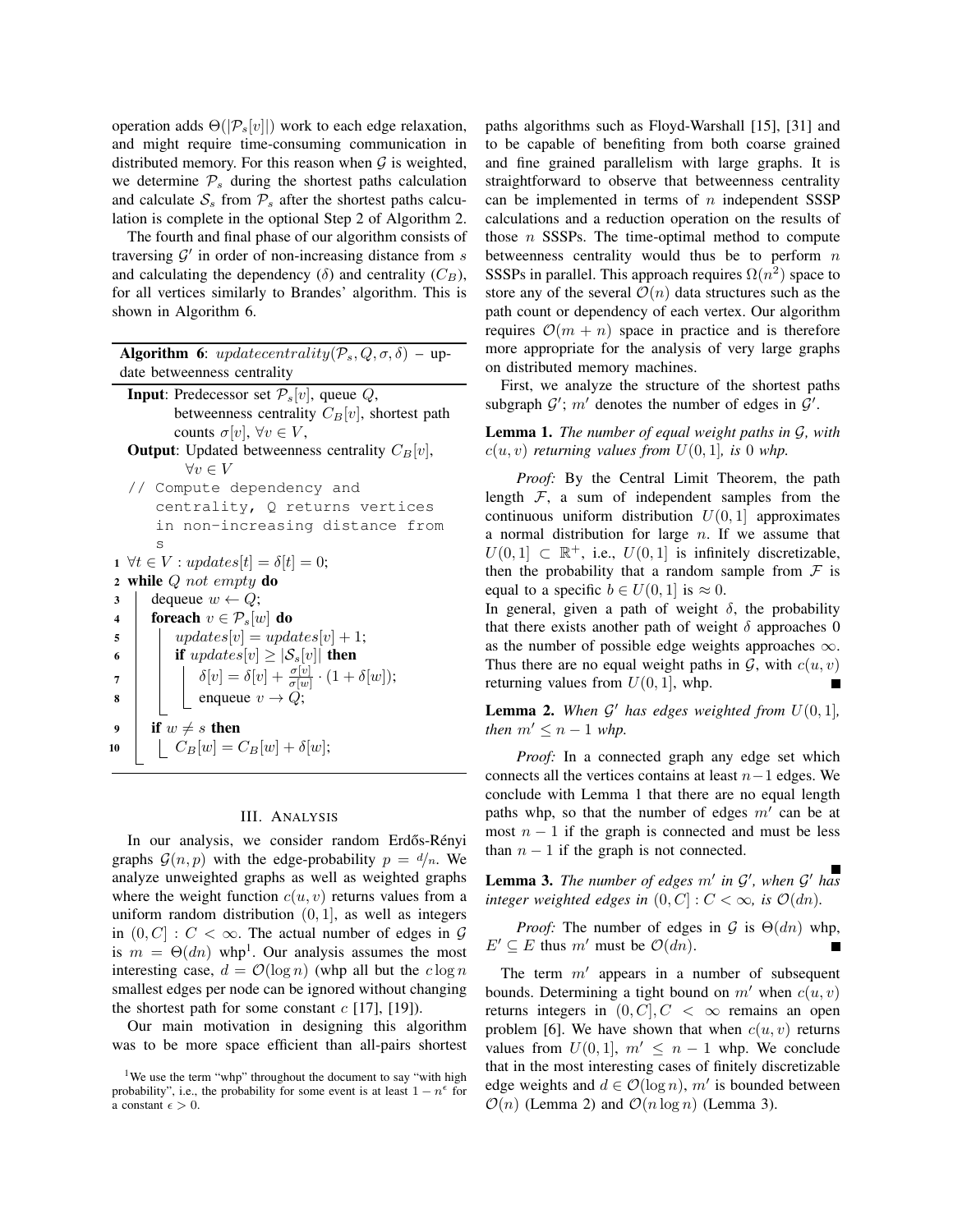# *A. Space complexity*

Our algorithm contains a number of data structures which store data for each vertex including  $C_B$ ,  $\sigma$ ,  $\delta$ , the tentative distance (tent) for the SSSP calculations, and updates, a counter we utilize to traverse the graph in dependency order from sink(s) to source. Additionally we maintain  $P_s$  and  $S_s$  which record adjacencies in  $G'$ . We maintain several queues including the queue for the SSSP calculation (which in our implementation is actually the array of buckets for  $\Delta$ -stepping) as well as the queues used to traverse the graph in path count and dependency/centrality computations.

*Data Distribution:* Vertices in  $G$  can be randomly assigned to processing units (PUs) by generating an array of random PU indices. This can be performed in  $\mathcal{O}(n/p)$ time. Edges can be stored on the PU which owns the source of the edge. Storing the graph in this fashion requires  $\Theta(m+n)$  space.

*Values Associated With Vertices:*  $C_B$ ,  $\sigma$ ,  $\delta$ , tent, and dep are all arrays of size  $\Theta(n)$ .

*SSSP Queue:* Each of the P PUs maintains its own queues and stores there the queued vertices it is responsible for. At most  $m$  edges can be queued, therefore, each queue is  $\mathcal{O}(m/P)$  whp.

*Predecessor and Successor Adjacencies:* Each node will have  $m'/n$  expected entries in the predecessor map. For random graphs, predecessors are evenly distributed and each node has an expected number of predecessors  $m'/n$ . By Chernoff bounds, a buffer of size  $\mathcal{O}(m/n + \log m')$ per node suffices whp. Data can be placed in the buffer using randomized dart throwing [28]. Periodically checking to see if dart throwing has terminated and increasing the buffer size if necessary preserves correctness in the unlikely case that a buffer is too small. This additional space is only necessary for arbitrary-write CRCW PRAMs to handle concurrent updates to the predecessor set of a single vertex. In models that do not have to handle concurrent writes (including our implementation),  $\mathcal{O}(m'/n)$  space suffices by using a dynamic table [11]. Thus the space required to store all predecessor and successor adjacencies is  $\mathcal{O}(m' + n \log m')$ .

Shortest Paths Queue: Traversing G' can be performed in  $\mathcal{O}(\log n)$  phases whp. Each phase contains  $\mathcal{O}(n/\log n)$ nodes therefore  $\mathcal{O}(n/p \log n)$  space per PU suffices whp.

*Dependency/Centrality Dequeue:* Computing dependency/centrality is equivalent to a breadth first search from sink to source and thus the space from the shortest paths queue above can be reused.

Theorem 1. *Our modified betweenness centrality algorithm on random graphs from*  $\mathcal{G}(n, \frac{d}{n})$  *with*  $d \in \mathcal{O}(\log n)$  *requires*  $\mathcal{O}(m + n \log m')$  *space on an arbitrary-write CRCW PRAM. In a machine which does not allow concurrent writes*  $\mathcal{O}(m+n)$  *space suffices.* 

*Proof:* The space required by the various  $\Theta(n)$  data structures and the queues used in the shortest paths and dependency/centrality computation is subsumed by the space required by  $P_s$  and  $S_s$ , which are  $\mathcal{O}(m'+n\log m')$ and the size of the SSSP queue which is  $\mathcal{O}(m)$ . Because  $m' \leq m$ ,  $\mathcal{O}(m' + n \log m' + m) = \mathcal{O}(m + n \log m')$ . In a machine where concurrent writes to the same location are not allowed a reduction must be done requiring  $\mathcal{O}(\log P)$  time, reducing the space required to  $\mathcal{O}(m+n)$ .

# *B. PRAM Analysis*

We now explain how Algorithm 2 can be efficiently implemented on an arbitrary-write CRCW PRAM.

*Shortest Paths Calculation:* A variety of shortest paths algorithms could be used in the portion of the algorithm which computes predecessor and successor maps in  $G$  [12], [27].  $\Delta$ -stepping has reasonable expected runtime and is straightforward to implement in distributed memory. ∆-stepping can solve the single source shortest path problem on graphs of the aforementioned class in  $\mathcal{O}(\log^3 n / \log \log n)$  time using  $\frac{dn \log \log n}{\log^3 n}$  processing units (PUs) on a CRCW PRAM  $\tilde{[}27\tilde{]}$ . When  $G$  is unweighted the shortest paths calculation degenerates to a breadth first search and can be solved in  $\mathcal{O}(\log n)$  time.

Placing predecessors in  $P_s$  can be performed using randomized dart throwing without adding more than  $\mathcal{O}(1)$  time per edge relaxation. The output of the shortest paths computation is  $P_s$  which represents the edges in  $\mathcal{G}'$  .

*Calculating Successors given Predecessors:* The predecessor lists allow  $\mathcal{G}'$  to be traversed from sink to source. If  $\mathcal G$  is unweighted, successor lists can be computed at the same time as the predecessor lists with no cost because there are no deletions in  $P_s$ . In the case of weighted graphs it is straightforward to calculate successors given predecessors in  $\mathcal{O}(\log^2 n)$  time. Each vertex is assigned to a PU, the expected number of predecessors per vertex is  $m'/n$  which is  $\mathcal{O}(\log n)$  when edges have integer weights uniformly distributed in  $(0, C]$ :  $C < \infty$  ( $\mathcal{O}(1)$ ) if edge weights are infinitely discretizable). Each PU writes the corresponding successor entry in  $S<sub>s</sub>$  for each of its predecessors. Reducing the writes by each of the *n* PUs to  $S<sub>s</sub>$  requires  $\mathcal{O}(\log n)$  time.

Computing Path Counts: Computing path counts in  $G'$ can be done in  $\mathcal{O}(\log^2 n)$  time using n PUs. Each vertex is assigned to a PU, in each iteration every PU checks to see if the path count at its vertex is non-zero. If so it increments the path count at each of its successors in  $\mathcal{G}'$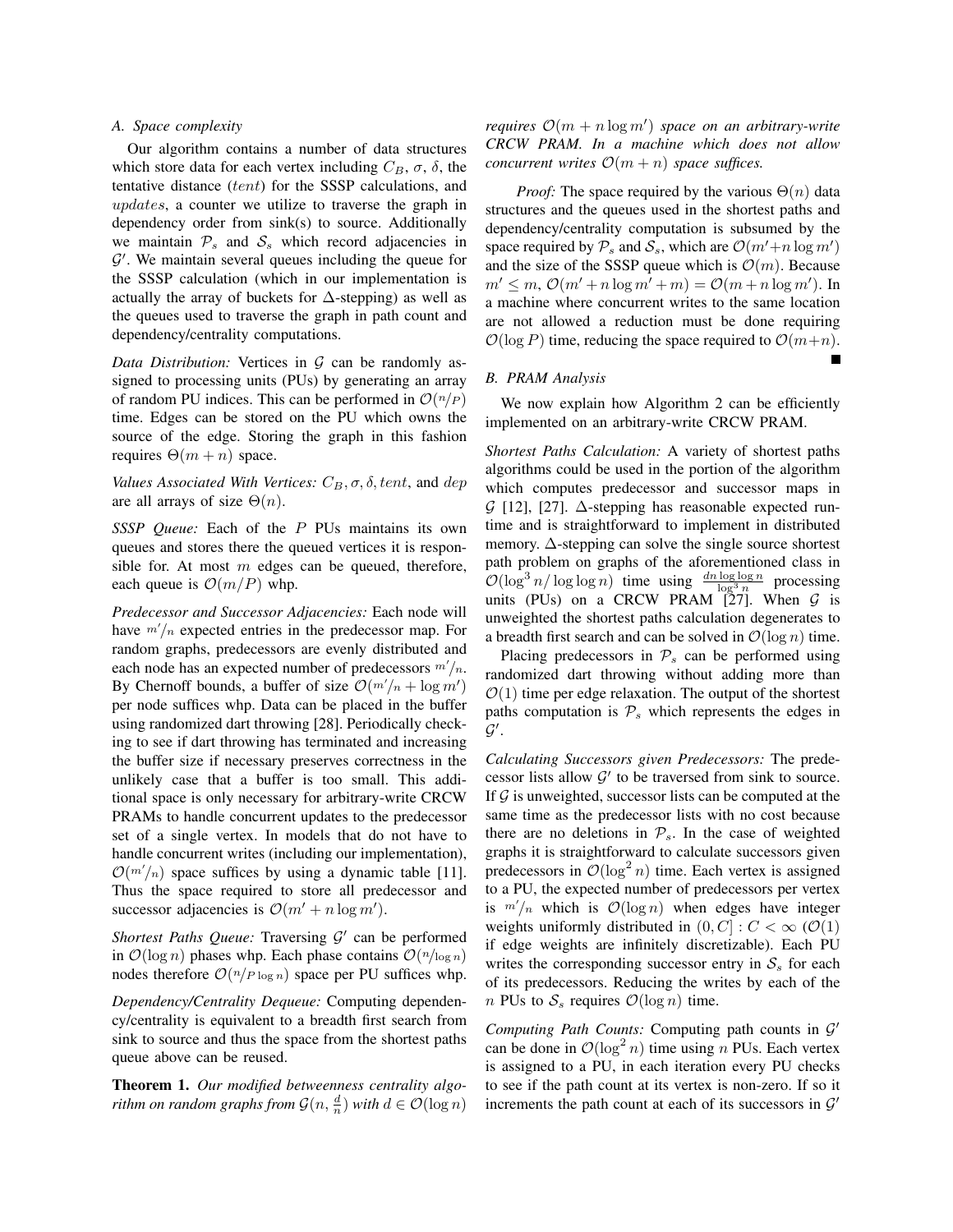|                            | Unweighted                | Weighted                                      |
|----------------------------|---------------------------|-----------------------------------------------|
| <b>SSSP</b>                | $\mathcal{O}(\log n)$     | $\mathcal{O}(\frac{\log^3 n}{\log \log n})$   |
|                            |                           | (expected)                                    |
| Compute $S$                | 0 (in SSSP)               | $\mathcal{O}(\log^2 n)$                       |
| Compute $\sigma_s$         | $0$ (in SSSP)             | $\mathcal{O}(\log^2 n)$                       |
| Compute $\delta$ and $C_B$ | $\mathcal{O}(\log^2 n)$   | $\mathcal{O}(\log^2 n)$                       |
| Total $(\forall s \in V)$  | $\mathcal{O}(n \log^2 n)$ | $\mathcal{O}(\frac{n \log^3 n}{\log \log n})$ |

Fig. 4: Expected case runtime for each phase of the presented betweenness centrality algorithm for each of the possible classes of edge weights

by its own path count and is finished. The diameter of the giant component  $\mathcal{G}'$  is  $\mathcal{O}(\log n)$  whp [7], thus calculating path counts requires  $\mathcal{O}(\log n)$  iterations each of which requires  $\mathcal{O}(\log n)$  time to reduce the writes by each of the n PUs.

*Updating Dependency and Centrality:* Rather than traversing  $G'$  from source to sink as when computing path counts, computing dependency and centrality requires traversing  $G'$  from sink to source. The operation is fundamentally the same however, updating the dependency of the predecessors of a vertex, rather than the path count of its successors. Care must be taken that all successors of a vertex  $v$  have updated the dependency of v before v in turn updates the dependencies of its predecessors. This is easily accounted for by counting the updates to  $v$ .

Theorem 2. *Betweenness centrality on random graphs from*  $\mathcal{G}(n, \frac{d}{n})$  *with*  $d \in \mathcal{O}(\log n)$  *can be computed in*  $e$ *xpected time*  $\mathcal{O}(\frac{n \log^3 n}{\log \log n})$  *using*  $\frac{dn \log \log n}{\log^3 n}$  *PUs on a CRCW PRAM. If* G *is unweighted this can be reduced to*  $\mathcal{O}(n \log n)$  *expected time using n PUs.* 

#### *C. Distributed Memory Analysis*

Our analysis utilizes the well-known LogGP model [1] as framework for formal analysis. The LogGP model incorporates three of the four main network parameters:  $L$  is the maximum latency between any two processes,  $o$ is the CPU injection overhead of a single message,  $q$  is the "gap" between two messages, i.e., the inverse of the injection rate,  $G$  is the "gap" per byte, i.e., the inverse bandwidth, and  $P$  is the number of processes.

Let  $\mathcal{T}_{p2p}(s)$  denote the time that is needed to transmit a message of size s between two arbitrary PUs. Furthermore, let  $\mathcal{T}_{coll}(s)$  denote the time that is needed to perform a global reduction operation where the result of a binary function  $\mathcal{F}(a, b)$ , applied to the values on all PUs, is returned on all PUs. This simplified network model was used in [27] to analyze the  $\Delta$ -stepping algorithm on a distributed system. In the BSP [30] model, we would simply substitute  $\mathcal{T}_{p2p}(s) = \mathcal{O}(l + g(s + \log P))$  and  $\mathcal{T}_{coll}(s) = \mathcal{O}(\log p(l + gk))$ . In LogGP, we could replace  $\mathcal{T}_{p2p}(s) = 2o+L+g+(s-1)G$  if we assume that messages are sent in batches  $(g$  has to be charged) and  $\mathcal{T}_{\text{coll}}(s) = \mathcal{O}(\log P) \cdot \mathcal{T}_{p2p}(s)$  for small s, if we assume an implementation based on point-to-point messages in a tree pattern.

*Shortest Paths Calculation:* Meyer *et al.* showed in [27] that for ∆-stepping on weighted random graphs, the number of phases  $h = \mathcal{O}(\frac{\log^2 n}{\log \log n})$  whp. In our analysis, we assume the practically most interesting case  $P \leq$  $\frac{n}{h \log n}$ . Each PU stores  $n/p$  rows of the adjacency matrix which contain whp,  $nd/p$  edges of  $G$ . Vertices have a global identifier that can be used to determine the owner PU of that vertex in constant time (e.g., a hash function). It is intuitive that load balancing is already achieved due to the properties of the random graph G. Whenever an edge  $(u, v)$  leading to a remote PU is relaxed, a relaxation request with the vertex and  $dist(u) + w(u, v)$  is sent to the owner of v. If all requests are collected, and communicated at the end of each phase (i.e., only the shortest edge to a vertex  $v$  is communicated), then the runtime can be estimated by  $\mathcal{O}(nd/P + h(\mathcal{T}_{coll}(1) + \mathcal{T}_{p2p}(dn/Ph))).$ 

*Calculating Successors given Predecessors:* This step can simply be achieved by sending all remote edges to the PUs that own the target vertex and by "flipping" all edges, i.e.,  $\forall s \in V$  do  $\forall v \in P_s[u]$ : add u to  $S[v]$ . Each process has  $\Theta(dn\frac{P-1}{P})$  remote edges evenly distributed on  $P-1$  peer PUs whp. Thus, the expected time for this step is  $\mathcal{O}(\mathcal{T}_{p2p}(dn\frac{P-1}{P^2})\cdot P + dn/P)$ .

*Computing Path Counts:* For this, we use the same distribution as in the previous step. The algorithm is started at s and runs until all queues on all PUs are empty. Dequeue operations act on a separate queue on each PU and enqueue operations enqueue the vertex at the owning PU by sending a control message. When a PU's queue is empty, it starts a new communication round and waits for the other nodes in order to check if all queues are empty. Communication complexity can be quantified by the maximum number of communication rounds  $r$  which is the longest path in the communication tree (i.e., when the last node finishes the algorithm).

**Lemma 4.** *The number of communication rounds*  $r =$  $\mathcal{O}(\log n)$  whp.

*Proof:* The longest path in the subgraph  $G'$  has as many edges as the diameter of the giant component of G which is  $\mathcal{O}(\log n)$  whp. Only remote edges (edges leading to other PUs) cause message sends and can potentially cause a new communication round.  $G'$  is traversed in breadth first search order, and thus, whp,  $r = \mathcal{O}(\log n).$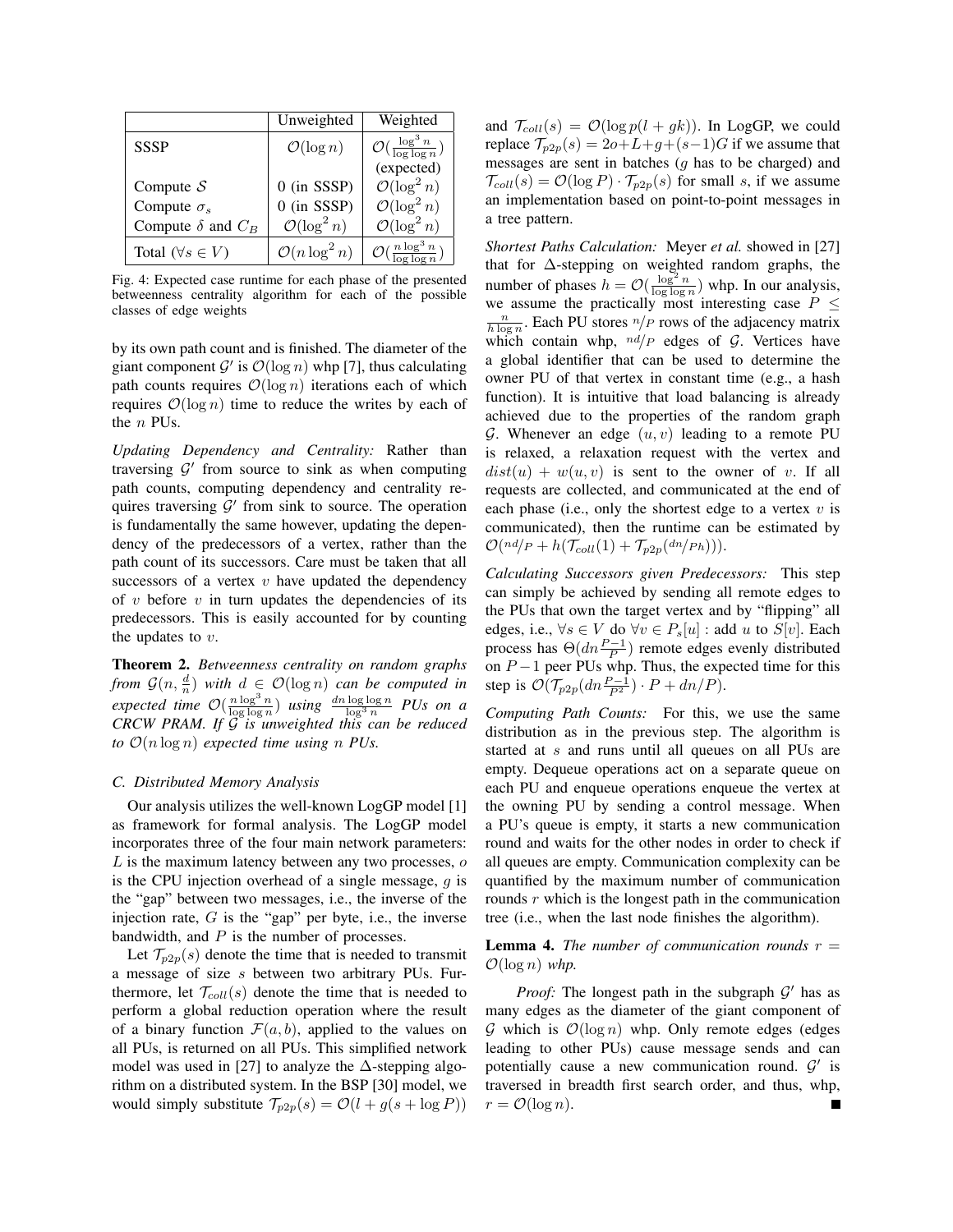Lemma 5. *The time to compute the shortest path counts on a distributed memory parallel machine is*  $\mathcal{O}(n \log n / P + h(\mathcal{T}_{coll}(1) + \mathcal{T}_{p2p}(n \log n / Ph))).$ 

*Proof:* The number of edges in  $\mathcal{G}'$  is bounded by  $n \log n$  whp (cf. Lemma 3). Thus, in a random graph, the expected number of edges per process is  $n \log n / p$ and each edge is traversed once. Lemma 4 shows that a maximum of  $r < h$  rounds are performed in the algorithm. Each of the  $h$  phases and the  $r$  rounds consists of a collective operation that checks if the next round/phase can be started and the same number of point-to-point message sends. It is easy to see that each edge is communicated at most once during the computation of the shortest path counts. As  $P \to \infty$ , this is also the expected communication volume. Г

*Updating Dependency and Centrality:* This computation is similar to the computation of the shortest path counts, with the only difference that  $\mathcal{G}'$  is traversed backwards. Lemma 4 can also be applied to this traversal. Each edge  $e \in E'$  needs to be considered and the distributed queue implementation could enforce a collective synchronization operation during each round. Thus, the time required to update the dependency is of the the same order as for the path count computation in Lemma 5.

Theorem 3. *Betweenness centrality on random graphs from*  $\mathcal{G}(n, \frac{d}{n})$  *with*  $d = \mathcal{O}(\log n)$  *and random edge* weights can be computed in expected time  $\mathcal{O}(n^2 \log n/p + 1)$  $nh(\mathcal{T}_{coll}(1) + \mathcal{T}_{p2p}(dn/Ph)))$  whp on a distributed mem*ory parallel machine with* P *processors.*

In unweighted graphs, where breadth first search can be used to compute all shortest paths and the predecessor set, the shortest path computation is bounded by  $\mathcal{O}(nd/p + r(\mathcal{T}_{coll}(1) + \mathcal{T}_{p2p}(dn/p_h)).$  Computing betweenness centrality is bounded by  $\mathcal{O}(n^2 \log n/p +$  $n \log n(\mathcal{T}_{coll}(1) + \mathcal{T}_{p2p}(dn/p \log n))$  whp.

# IV. SIMULATION AND IMPLEMENTATION

In this section, we evaluate the performance and scalability of the revised betweenness centrality algorithm. All performance evaluations were performed on the Indiana University Computer Science Department's "Odin" research cluster. Odin consists of 128 InfiniBandconnected compute nodes with 4 GiB memory each. We used a single process per node in our tests. We implemented our algorithm in the Parallel Boost Graph Library (PBGL) [18] and built it against Boost 1.42.0 [8] (containing the sequential BGL) in our tests.

Calculating betweenness centrality requires solving the SSSP problem starting at each vertex. For graphs with tens of millions of vertices or larger, solving  $n$ SSSPs is infeasible. We instead solve the SSSPs for a randomly chosen subset of vertices in  $V$ . In practice this

|        | Unweighted $[s]$ | Weighted [s] $(C = 10^6)$ |
|--------|------------------|---------------------------|
| $d=4$  | 8.35             | 11.21                     |
| $d=8$  | 13.56            | 15.39                     |
| $d=12$ | 16.82            | 16.85                     |
| $d=30$ | 23.35            | 22.72                     |

Table I: Performance of the sequential BGL implementation of Betweenness Centrality [9]  $(n = 2^{20})$ , time is per-source vertex).

approach generates a reasonably good approximation of the centrality scores for several real-world networks [3]. We assume in this case that one instance of the full graph needs all available memory.

Although our focus lies on the parallel performance of Algorithm 2, we present the performance of Brandes' sequential algorithm in order to provide a baseline. Table I demonstrates the performance of the sequential algorithm as implemented in BGL. Due to the additional overhead imposed by the distributed data structures and communication code needed to support parallel computation, the parallel implementation is noticeably slower on a single processor. Differences in runtime between the weighted and unweighted version illustrate the tradeoff between the lower complexity of the SSSP algorithm in the unweighted case vs. smaller  $m'$  in the weighted case which reduces the complexity of subsequent stages of the algorithm. All single processor numbers beyond this table are the results of running the parallel algorithm with the required parallel data structures on a single processor.

The  $\Delta$  parameter to the  $\Delta$ -stepping algorithm determines the width of each bucket in the data structure used to sort edges by weight. This parameter determines the amount of work available to be performed in parallel at each step, and consequently how work-inefficient the algorithm is. We have set  $\Delta$  to  $\frac{maximum \ edge \ weight}{maximum \ vertex \ degree}$ for all results presented. It is likely that further tuning of the  $\Delta$  parameter would lead to additional performance improvement.

# *A. Strong Scaling*

To understand how well Algorithm 2 scales as more computational resources are provided, we evaluated the performance on fixed-size graphs.

Figures 5(a) and 5(b) illustrate the strong scalability (scaling with a fixed-size input) of Algorithm 2. Once the communication overhead is subsumed, the algorithm scales well until insufficient work is available to benefit from the additional resources. This occurs around 64 to 96 processors and depends both on the number of edges and number of equal weight paths. It is clear that the parallel implementation exhibits significant overhead due to parallel data structures and communication, in most cases, the parallel algorithm is not faster than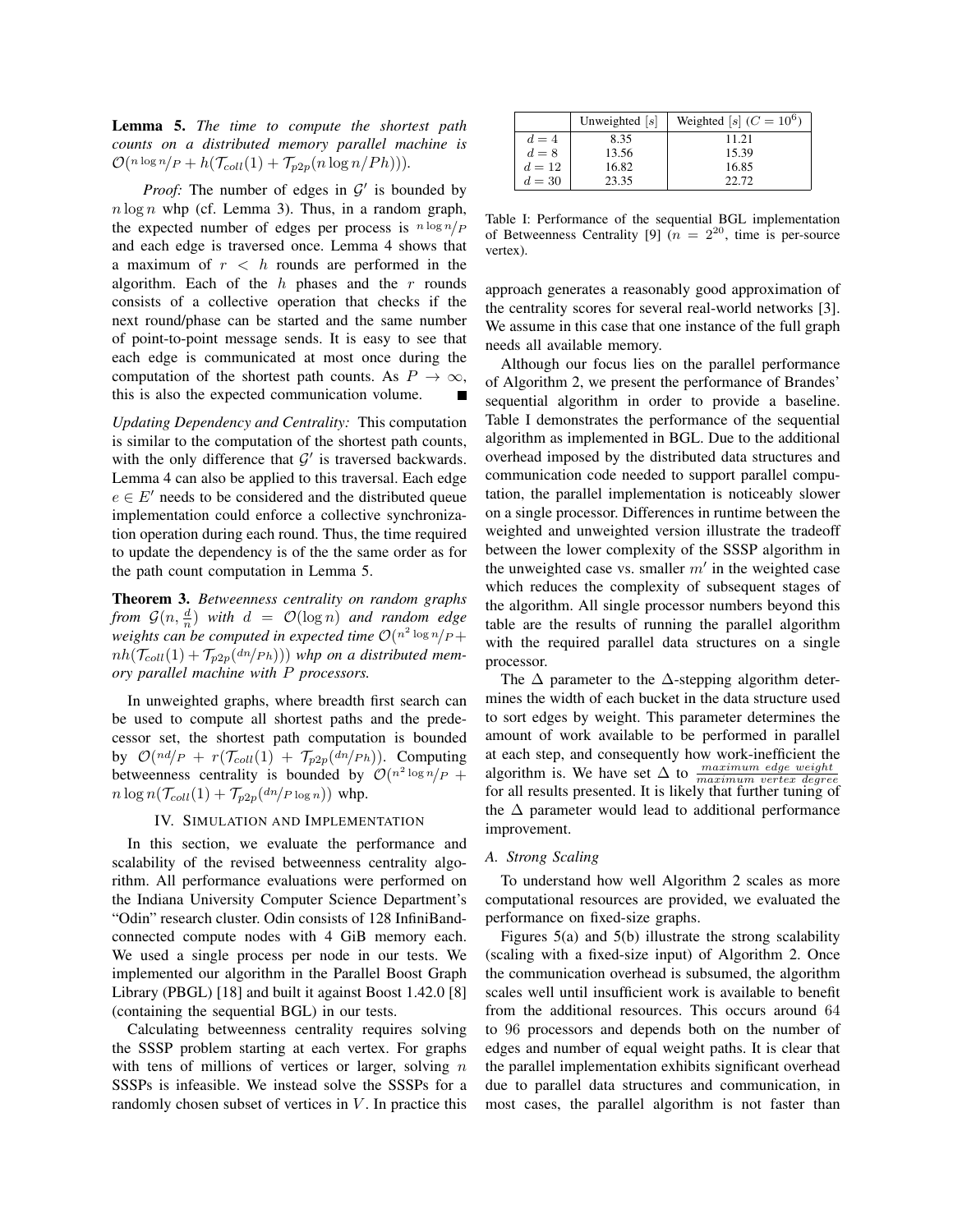

Fig. 5: Scaling of Algorithm 2 applied to Erdős-Rényi graphs (time is per source vertex).

the sequential version until 16 processors or more are available. Due to the generic programming techniques employed in the Parallel BGL most of the distributed data structures exhibit no overhead in the  $P = 1$  case. One source of overhead that cannot be avoided is the determination of ownership of elements of the graph. In order to locate vertices and edges in the graph and their associated properties a processor performs either a computation or a lookup in an array that maps vertices to PUs. In the  $P = 1$  case this lookup always returns the index of the only existing processor, but cannot be eliminated by the compiler. When the amount of work per vertex is small this ownership determination can have a large effect on the runtime of the algorithm.

# *B. Weak Scaling*

To understand how the parallel implementation of Algorithm 2 scales as the problem size scales, we evaluated the performance of each algorithm on graphs where  $n \propto m \propto P$ . Weak scalability is perhaps the most appropriate test of Algorithm 2 because it illustrates the algorithm's ability to compute betweenness centrality on graphs which the sequential implementation is unable to process due to memory constraints per node. Figures 5(c) and 6(a) show that the runtime increases even though the amount of data per processor remains constant. This is because the time complexity of Algorithm 2 is  $\mathcal{O}(\frac{n \log^3 n}{\log \log n})$ . As we vary *n* linearly with the number of processors the amount of work increases faster than the number of processors. This yields more work per processor which gives rise to the sub-linear speedup exhibited.

# *C. Scale-Free Graphs*

We also evaluated the performance of Algorithm 2 on scale-free graphs which are representative of real-world networks. We used the Recursive MATrix (R-MAT) [10] random graph generation algorithm to generate input data sampled from a Kronecker product.

Figure 6(b) shows that Algorithm 2 scales relatively well in the unweighted case, though adding more than 16 processors does not decrease the runtime. This leveling off of performance occurs earlier with R-MAT graphs than with Erdős-Rényi graphs, possibly due to the smaller diameter of the graph.

Figure 6(c) shows that Algorithm 2 is able to compute betweenness centrality on R-MAT graphs too large to fit in the memory of a single machine. As with Erdős-Rényi graphs the amount of work increases faster than the number of processes leading to sub-linear scaling. The smaller diameter of the R-MAT graphs means that the maximum size of the  $\Delta$ -stepping bucket data structure is greater than with Erdős-Rényi graphs, which can lead to paging and thus reduced performance at large processor counts (this is particularly evident in the avg. degree  $= 12$  plot in Figure 6(c)).

Performance results on weighted R-MAT graphs were omitted due to space constraints.

# V. CONCLUSIONS AND FUTURE WORK

We have presented a new parallel algorithm for betweenness centrality that has expected time in a CRCW PRAM equal to the sequential algorithm by Brandes. Rather than parallelizing betweenness centrality by solving multiple single source shortest paths problems at once, we have exposed parallelism within the shortest paths computation by leveraging existing label-correcting single-source shortest path algorithms. This method allows us to demonstrate good parallel performance while maintaining low space complexity.

This algorithm has lower time complexity on sparse graphs than solutions which utilize all-pairs shortest path algorithms such as Floyd-Warshall. In addition this algorithm has low space complexity relative to allpairs shortest paths algorithms which makes it especially suitable the analysis of very large graphs on distributed memory machines.

We have presented results on Erdős-Rényi and R-MAT random graphs which demonstrate that our algorithm is both computationally efficient and scalable. Greater speedup could be achieved by leveraging finegrained parallelism at the node level. Hybrid approaches